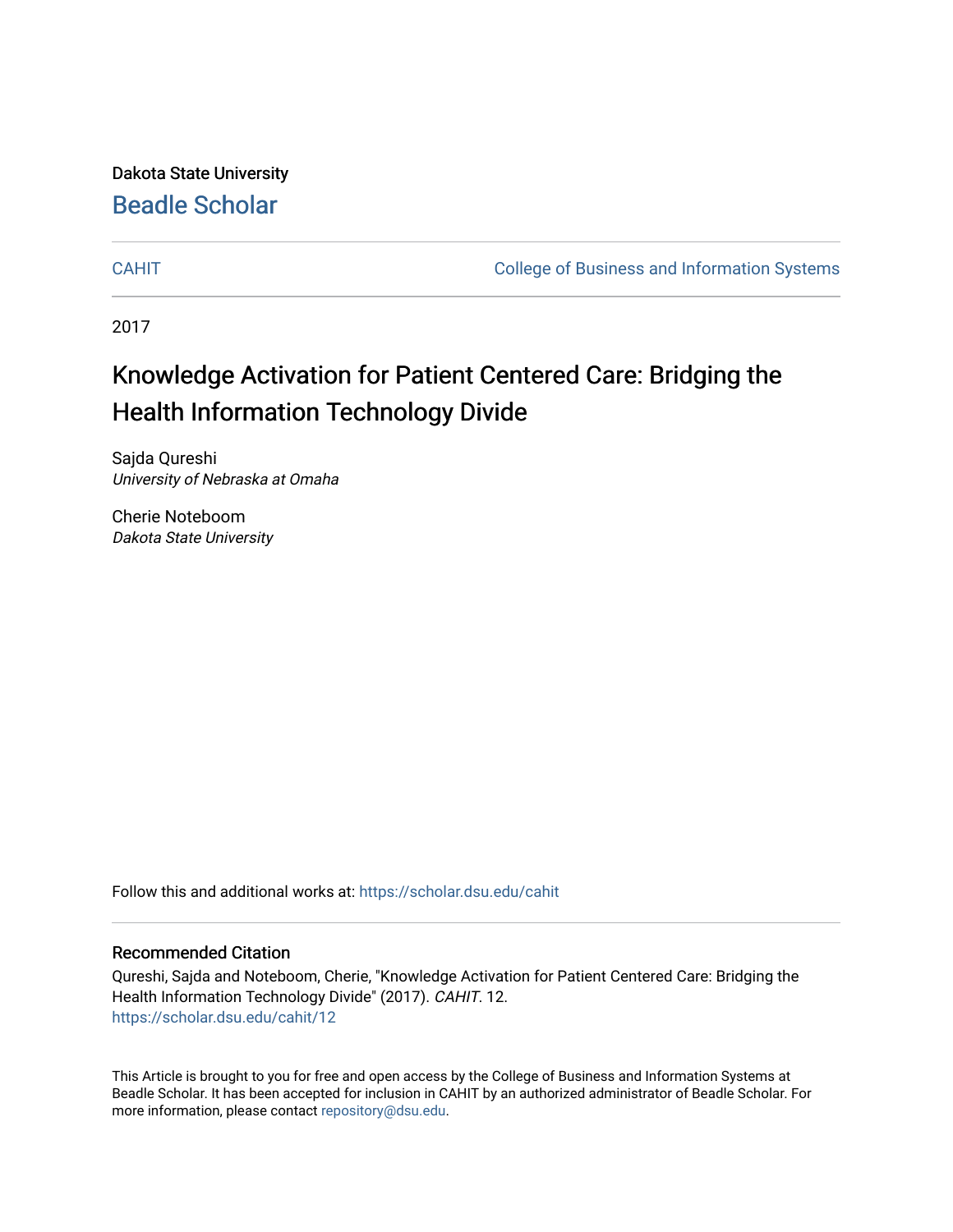# **Dakota State University [Beadle Scholar](https://scholar.dsu.edu?utm_source=scholar.dsu.edu%2Fbispapers%2F9&utm_medium=PDF&utm_campaign=PDFCoverPages)**

[Faculty Research & Publications](https://scholar.dsu.edu/bispapers?utm_source=scholar.dsu.edu%2Fbispapers%2F9&utm_medium=PDF&utm_campaign=PDFCoverPages) [College of Business and Information Systems](https://scholar.dsu.edu/biscollege?utm_source=scholar.dsu.edu%2Fbispapers%2F9&utm_medium=PDF&utm_campaign=PDFCoverPages)

2017

# Knowledge Activation for Patient Centered Care: Bridging the Health Information Technology Divide

Sajda Qureshi *University of Nebraska at Omaha*

Cherie Noteboom *Dakota State University*

Follow this and additional works at: [https://scholar.dsu.edu/bispapers](https://scholar.dsu.edu/bispapers?utm_source=scholar.dsu.edu%2Fbispapers%2F9&utm_medium=PDF&utm_campaign=PDFCoverPages)

#### Recommended Citation

Qureshi, Sajda and Noteboom, Cherie, "Knowledge Activation for Patient Centered Care: Bridging the Health Information Technology Divide" (2017). *Faculty Research & Publications*. 9. [https://scholar.dsu.edu/bispapers/9](https://scholar.dsu.edu/bispapers/9?utm_source=scholar.dsu.edu%2Fbispapers%2F9&utm_medium=PDF&utm_campaign=PDFCoverPages)

This Conference Proceeding is brought to you for free and open access by the College of Business and Information Systems at Beadle Scholar. It has been accepted for inclusion in Faculty Research & Publications by an authorized administrator of Beadle Scholar. For more information, please contact [repository@dsu.edu.](mailto:repository@dsu.edu)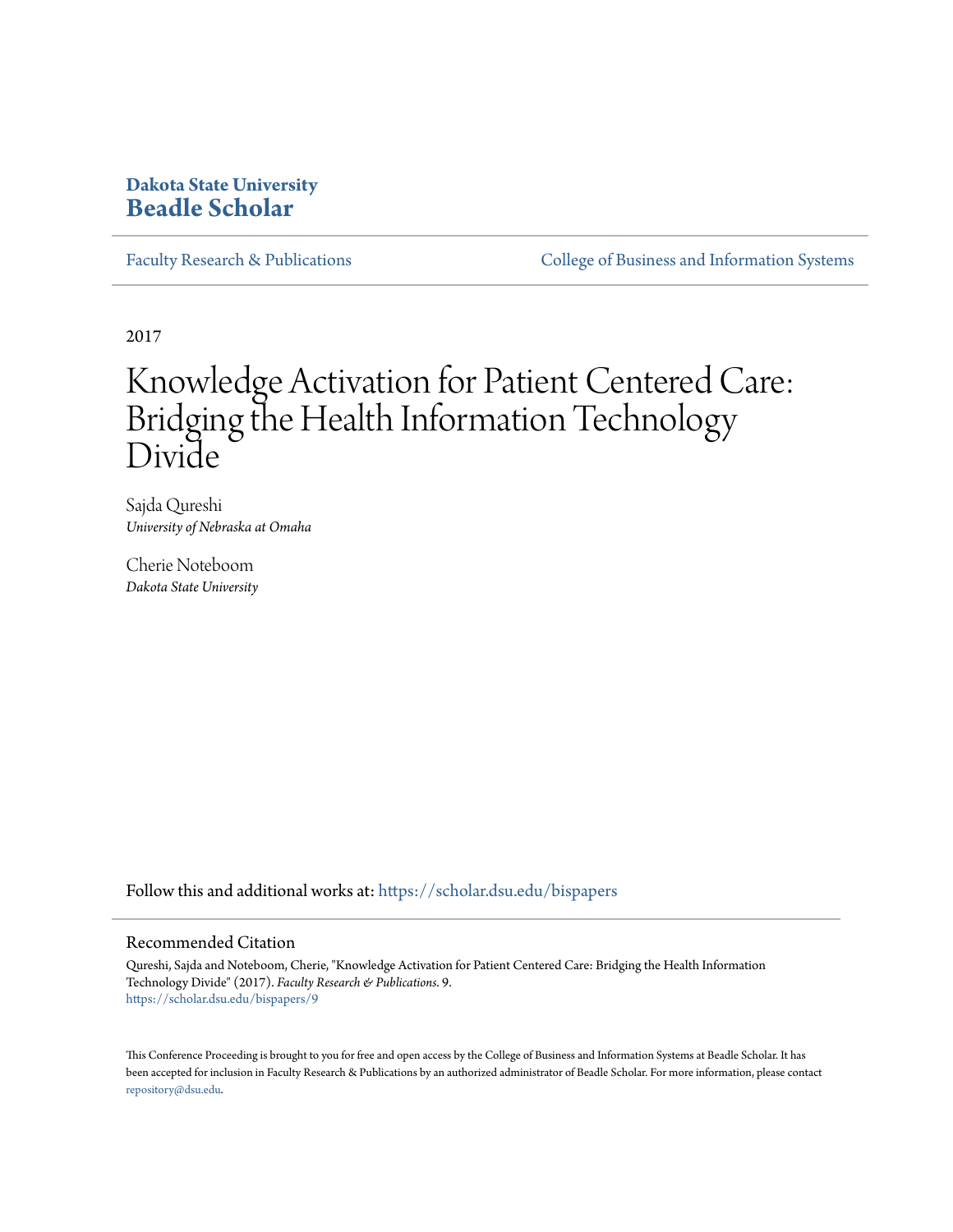# **Knowledge Activation for Patient Centered Care: Bridging the Health Information Technology Divide**

Sajda Qureshi University of Nebraska Omaha squreshi@unomaha.edu

#### **Abstract**

*The provision of healthcare is a collaborative process. It follows evidence based treatments which are becoming increasingly data driven and focusing on the best clinical outcomes. Patient centered care requires participation of patients in the decision making of the best treatment options. Healthcare provision requires both evidence based and patient centered care. In practice, these two perspectives conflict with each other due to the use of an information technology designed primarily for billing purposes. Using the knowledge activation framework developed by Qureshi and Keen [25], we analyze data from two hospitals in the Midwest that aim to achieve quality of care outcomes mandated by the Affordable Care Act. Following a grounded theory analysis of the focus group sessions we discover knowledge activation processes that may help overcome the divide between patient and evidence based care.* 

# **1. Introduction**

Even though healthcare provision is a very collaborative process, the rise of data analytics and multiple treatment options has meant that physicians are faced with two conflicting ways of carrying out the treatment process. The first approach focuses on offering physicians the best available evidence about the most effective treatment for their patients. Evidence-based treatment options, also known as the data-driven approach to healthcare, rely on a combination of data from tests and bio-medical databases on a condition and scientific evidence. Such medicine is disease-oriented evidence based on randomized clinical trials. Patient-centered medicine focuses on patient participation in clinical decision making by taking into account the patients' perspective, and tuning medical care to the patients' needs and preferences [6, 29].

While both approaches are valuable, they are in conflict with each other when EHRs are used as an integral part of the healthcare provision process. Both

Cherie Noteboom Dakota State University Cherie.Noteboom@dsu.edu

approaches require knowledge to be activated from different specialists and providers involved in treating a single patient. The knowledge activation perspective used in this paper by Qureshi and Keen [25] posits that knowledge identities are activated every time there is demand for it. This perspective focusses on 'knowledge in action' required to bridge the gap between patient centered care and evidence based care. The question investigated in this paper is: what are the knowledge activation processes that need to be supported by Heath Information Technology (HIT) to bridge this gap?

Patient centered care has increased in importance in recent years with the passing of the Patient Protection and Affordable Care Act of 2010, which mandated the integration of physician quality reporting and Electronic Health Record (EHR) reporting and increased patient centered care measured through "meaningful use" practices. This Act required the creation of measures and reporting of the "meaningful use of the electronic health record" and "quality of care furnished to an individual." In doing so, the law links the adoption of the electronic health record with the measurement of quality of care to the patient through objectives that measure the adoption of technology by eligible providers. Core objectives of the act include identifying basic functions that enable EHRs to support improved health care, progress toward supporting advanced processes such as providing patients with increased online access to their records and measuring improved outcomes [7].

The EHR technology is mandated by the Health Information Technology for Economic and Clinical Health Act (HITECH). This act authorizes incentive payments through Medicare and Medicaid to clinicians and hospitals when they use EHRs privately and securely to achieve specified improvements in care delivery. In addition, major incentives are available through the American Recovery and Reinvestment Act, passed in February 2009, which included a very large stimulus payment for eligible providers, hospitals and physicians for the adoption of EHRs.

Despite the above legislation, medical care continues to struggle with patient centered care as any feedback from the patients to the physicians is made more difficult

URI: http://hdl.handle.net/10125/41261 ISBN: 978-0-9981331-0-2 CC-BY-NC-ND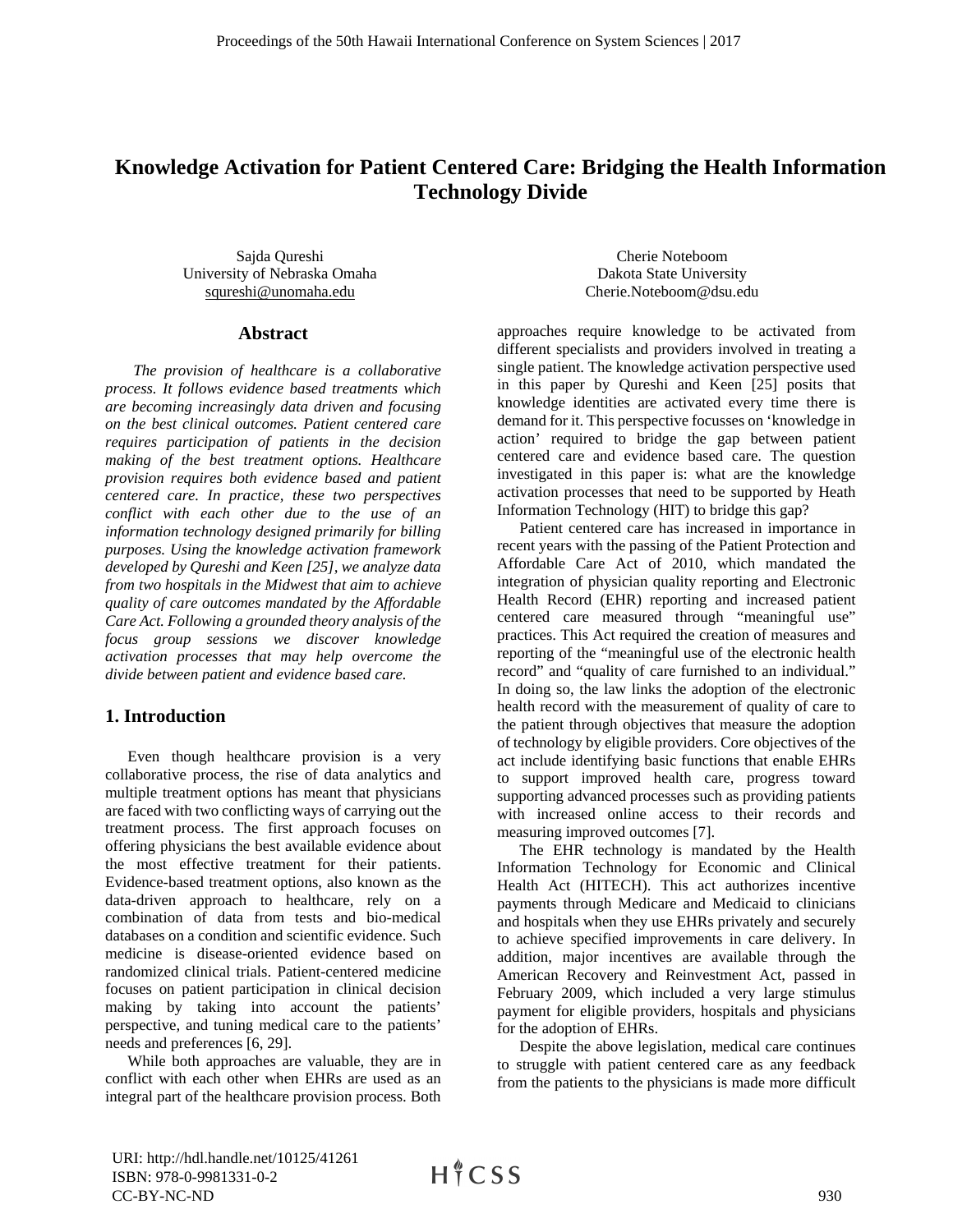because of the EHRs. As a consequence of the above legislation the provision of healthcare has become centered on the use of the EHRs which primarily support billing and insurance reimbursement requirements. As the EHRs are primarily designed to support evidence based care, they offer different healthcare professionals specific views that are unique to their specialties. None are able to see a complete view of the patient's record. A physician's orders are entered into a patient's chart on the EHR system. This triggers responses from relevant specialties to act on the patient. If a specialist is unable to complete a physician's order, or the patient is unable to tolerate a medication or treatment, the specialist will have to contact the physician outside the system to receive further instructions. Thus patient centered care takes place outside the EHRs.

Often patient centered care requires verbal communication and contact with the patient together with the physician and relevant specialties. Evidence based care is supported by the EHRs to the extent that treatments are entered into the system, physicians can use the data contained in it to make treatment decisions. Both forms of care are required to achieve quality of care and both forms of care require knowledge activation. Patient centered care requires a different type of knowledge to be activated than does evidence based care. The processes of trial and error that leads to the most appropriate therapy for a patient can take time, effort and prove to be costly. We discuss this further in the theoretical background offer a view into the knowledge activation processes affecting healthcare providers as they use EHR's to offer healthcare.

# **2. Theoretical Background**

Traditional medical practice is built upon evidence based medicine. Evidence-based medicine is the conscientious, explicit, and judicious use of current best evidence in making decisions about the care of individual patients. This approach considers the practice of medicine as a cognitive-rational enterprise. In this approach the uniqueness of patients, their individual needs and preferences, and their emotional status are easily neglected as relevant factors in decision-making. The practice of evidence based medicine means integrating individual clinical expertise with the best available external clinical evidence from systematic research [6, 29].

In recent years, medical diagnosis and treatment options have become data-driven. Given that physicians no longer have time to read the latest research on a condition, they rely on evidence from pharmaceutical research and other biomedical databases to arrive at the best option for treatment. This has meant that the cost of care has risen for the diagnosis, treatment and evaluation of the patient's condition. According to Clifton [10], healthcare in America costs 2.5 trillion dollars a year and is expected to grow to 4.5 trillion in six years. The Institute of Medicine [16] reported that the U.S. healthcare system is "fundamentally broken" and called on the Federal government to make a major investment in information technology in order to make the changes, such as the "commitment to technology to manage the knowledge bases and process of care" [16;178]. According to the Agency for Healthcare Quality and Research, automation is, in principle, able to improve the quality and safety of care delivered by healthcare facilities by enabling collaboration among physicians, medical personnel and patients.

Patient-Centered care is seen to be a natural progression towards greater efficiency and effectiveness in healthcare provision. This form of care is one in which the patient actively participates in his or her care, delivery of care takes place from a patient's point of view, there is greater communication with the patient, and therapy is tailored to the needs of the patient [20, 30, 31]. The implementation of HIT, in particular the Patient Health Record (PHR), may appear to enable greater patient centered care through better access to patient data, shorter recovery through targeted care, lower cost through fewer tests and increased meaningful use practices [7, 9, 31].

Patient centered care entails collaboration, communication and joint decision making with patients whose preferences are taken into account when developing treatment options suited to the needs of the patients and have reported improved health outcomes [5, 9, 23]. The practice of evidence based medicine is about using individual clinical expertise with the best available external clinical evidence from systematic research such as clinical trials [6, 29]. Medical diagnosis and treatment options have become data-driven, requiring that physicians have access to the latest research on a condition and data on the patient's condition.

Collaboration is purposeful joint action through the construction of relevant meanings that are shared among members. In order to enable patients to become more involved in their care, beyond coordinating the different components of their care, the healthcare delivery process needs to be more centered on the patient with collaborative processes to enable the construction of relevant meanings. Patient centered care implies a paradigm shift in the relationship between doctors and patients, but also requires the development of patientoriented research [30]. The literature on patient centered care suggests that it requires customization of processes and treatment options to patient needs and health conditions. But there is little agreement as to what those patient centered outcomes are and how they should be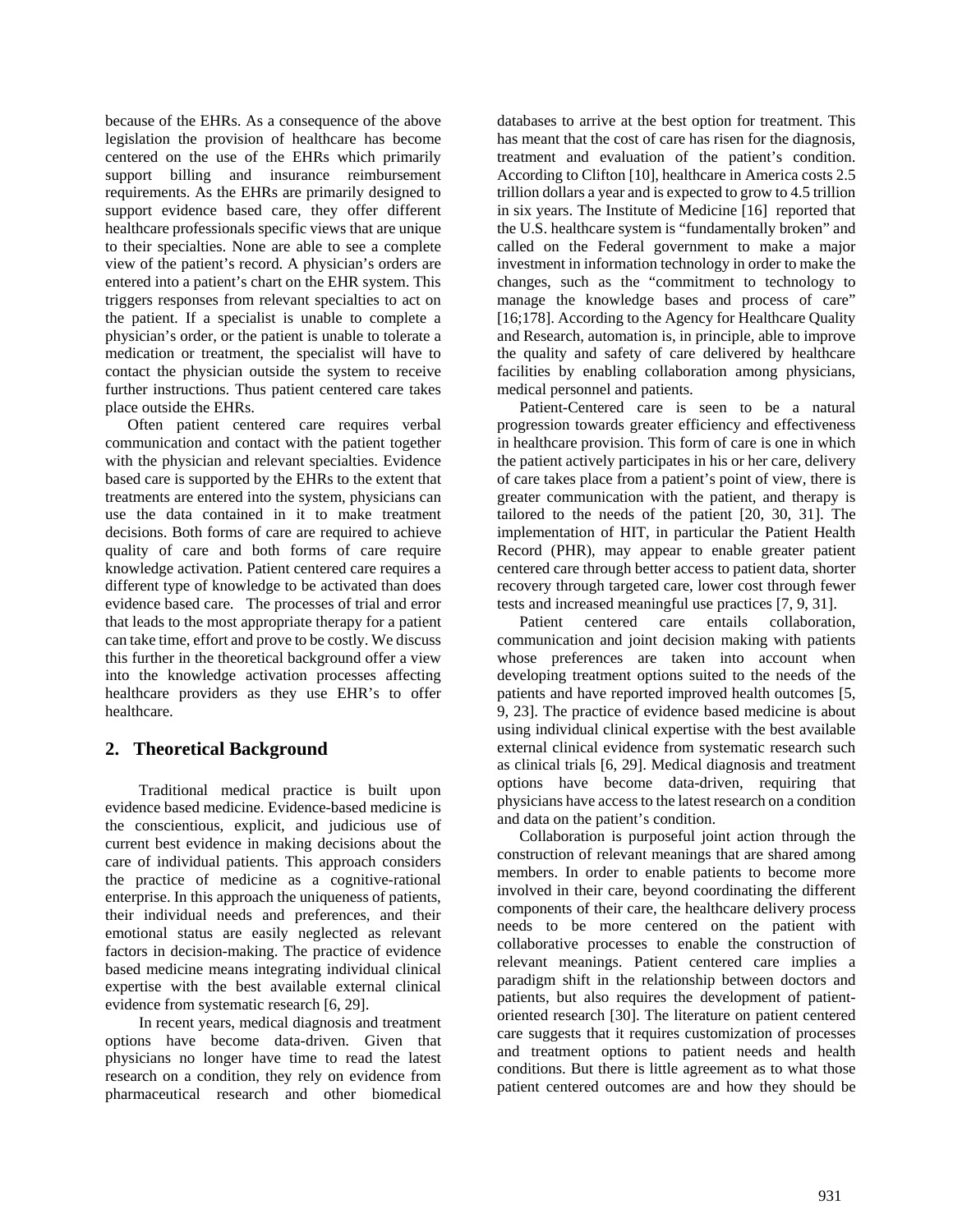assessed. This is due to the complexity of the healthcare delivery which is in a tension between routine and variable processes [[24, 28, 30, 31].

Studies on the outcomes of patient centered care have reported better recovery from their discomfort and concern, better emotional health, and fewer diagnostic tests and referrals [9, 13, 23, 27]. Patient centered care relies on physicians capturing the benefit from the technology to collaborate with other medical practitioners ensuring that care is improved.

In practice, this is a challenge when physicians resist technology, rely on other medical personnel to communicate with the patients and are accustomed to offering standardized, evidence based therapies instead of those targeted to the patient's needs. The literature indicates physicians resist the technology due to productivity issues, workflow challenges, lack of support and other issues related to the mismatch between the technology and healthcare delivery process [1, 3, 4, 12, 19, 21, 24, 26]. A recent study by Noteboom and Hafner [22] found that "technological upset" takes place when physicians do not unlearn their past behaviors in order to use technology. They report perceptions of unbalancing skills, stress, and frustration occurring while working with an EHR system.

Kane and Labianca [17] add that "patient-level data are particularly valuable for the quality of care metrics, because individual patient characteristics play a significant role in determining care results (e.g., how faithfully the patient follows the doctor's recommendations). If patients fail to manage their chronic diseases adequately, escalating conditions can become extremely expensive to treat and can significantly compromise the patient's quality of life." (17:510). From a public health perspective, patient centered care requires 'a partnership among practitioners, patients, and their families (when appropriate) to ensure that decisions respect patient's wants, needs, and preferences and that patients have the education and support they need to make decisions and participate in their own care" ([16, 28:7].

This enables lower cost preventive medicine to become an option for patients. Robinson et.al. offer an economic view of the patient as the informed consumer who makes decisions based on cost and quality of care. They also identify care from a patient's perspective to include "respect, courtesy, competence, efficiency, patient involvement in decisions, time for care, availability/accessibility, information, exploring patient's needs, and communication" [28:602].

Studies have found that when providers use Electronic Health Records to manage and monitor patients, their health outcomes do improve as long as the use of technology is accompanied by management of care [8, 15].

However, current medical work practices revolve around the providers, standardized practices and evidence based treatment options [1, 2, 11].Kane and Labianca [17] offer a multi-level view of Information Systems (IS) avoidance in healthcare groups and suggest that a key to enabling better use of the technology among and between healthcare providers and patients is by enabling people central to the healthcare group to overcome the detrimental effects on quality and efficiency. The avoidance of information systems by healthcare providers, patients and physicians is beyond simple non-use and has to do with a number of factors at the individual, group and organizational levels [11, 17, 24].

These factors affect IS avoidance at the patient level, doctor level and group level. There is IS avoidance at the physician level, as they control the information available to patients, their therapies and which additional healthcare professionals get involved in the patient's healthcare outcome. Thus limiting the patient's involvement in their own therapy. This leads to increasing the physicianpatient divide.

#### **2.1 Knowledge Activation in Healthcare**

Knowledge activation is "the conversion of knowledge into action." Activating knowledge is about finding people with relevant knowledge and using it effectively through their willingness to provide, access, and share it as and when needed." [25:41]. There are three types of knowledge identities that a person holds: 1) accountable which is part of individuals' professional lives; 2) discretionary which is theirs to share voluntarily; 3) autonomous which forms from their private experience. These identities determine the willingness of people to collaborate, communicate and share. This is illustrated in figure 1 below:

#### **Figure 1: Knowledge activation in healthcare**



Source: Adapted from Qureshi and Keen [25].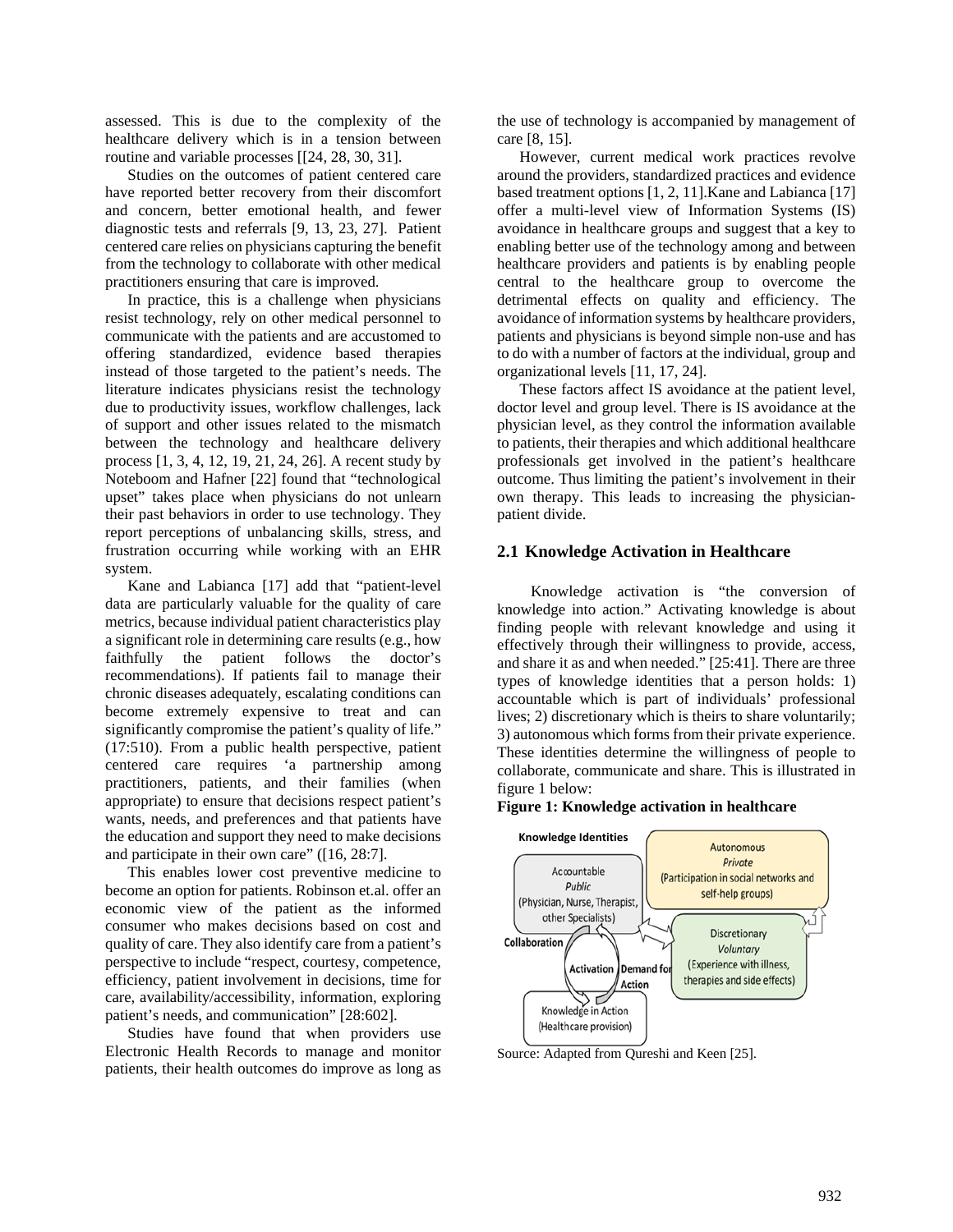Noteboom and Qureshi [21] found that successful adaptation of the EHR by physicians requires the capacity of physicians to activate all three levels of knowledge for use in their work processes. The physician's adaptation of the technology can enable better knowledge activation as they assess and verify the data, solve problems and find innovative solutions to the conditions for which there are few treatments.

Activating knowledge requires that there be demand for it. Patients create demand for a physician's knowledge by communicating their symptoms, interactions to therapies, side effects and other information needed by a physician to be able to arrive at a therapy. When a patient with symptoms that need treatment visits the physician, this creates demand for action. Demand for action triggers collaboration between people who then activate their knowledge to bring it into action.

Collaboration is purposeful joint action through the construction of relevant meanings that are shared among members. Collaboration is needed to: 1) determine what action is required and relevant; 2) identify knowledge to carry out a required action; 3) meet the demand for action [25]. There are many incentives to share accountable knowledge, which is part of responsibility and position. There is less incentive to share discretionary and autonomous knowledge, which is personal and in many instances can be tacit information the owner is unaware of possessing or the owner may carefully guard as a component of his or her identity.

Effective patient-centered care is about the identification of the best intervention for every individual patient using personalized medicine and tailored therapeutics [30]. This requires collaboration among healthcare providers, specialists and patients, including their representatives. In order for physicians and healthcare providers to provide care to patients, they need to bring their knowledge into action. At the same time, patients also have knowledge that needs to be activated in the provision of care. For example, in treating a patient with a known condition, a physician will activate their accountable knowledge and offer treatment for which evidence suggests is the best possible treatment for that condition. The patient's knowledge would also be activated to find out about any allergies and past medical history not documented in the system.

However, if the patient's discretionary knowledge on side effects or allergies to that treatment is not activated, then the patient's condition may worsen or even die. This is a result of evidence based treatment that did not receive patient input or input from a patient representative. This lack of activation leads to medical errors. Medical errors, according a recent Johns Hopkins study is the 3rd cause of death in US hospitals [18]. Knowledge activation is a process that requires activation of appropriate knowledge identities between multiple individuals who collaborate with each other when bringing their knowledge into action. When the appropriate knowledge identities are activated, then the gap between patient centered and evidence based care is reduced, hence reducing medical errors.

# **3. Methodology**

Evidence from two sets of data were used to study knowledge activation for patient centered care. The data for this study was gathered through a focus group conducted at a Federally Qualified Healthcare Center (FQHC) in the Midwest. This site was chosen for the study as they had achieved high scores for meaningful use using their EHR. The participants included providers from multiple specialties including psychologists, physicians, and community healthcare workers. The participants were asked about the challenges they faced as they used information technology to provide healthcare and what functionalities they would like to see in their EHRs.

In order to explain the categories, slices of data from the transcripts were identified. The transcripts from the focus group were triangulated with transcripts from a second study at an acute care county hospital located in the Midwestern United States. This hospital was chosen because of its central location and importance in providing healthcare for the county just like the FQHC use for the focus group. Data from two open ended questions that asked participants what challenges they faced with EHRs and what functionalities they would like to see. The participants in the study were identified as health care professionals or physicians, pharmacists, and residents, representing various different specialties in a Midwest medical center setting.

By using slices of data from transcripts of two studies, we are able to offer greater depth of insight into the categories and identify relationships between them. By expanding the scope of our analysis we can offer generalizability for the resulting theory. In the Grounded Theory Method, we extend theory through theoretical sampling [32].

The focus group data was then analysed using grounded theory open coding approach [14] to arrive at labels depicting the challenges and opportunities that healthcare professionals face as they offer care. Further grounded theory analysis lead to the discovery of categories of knowledge activation that may enable patient centered care and those that may hinder such care to take place.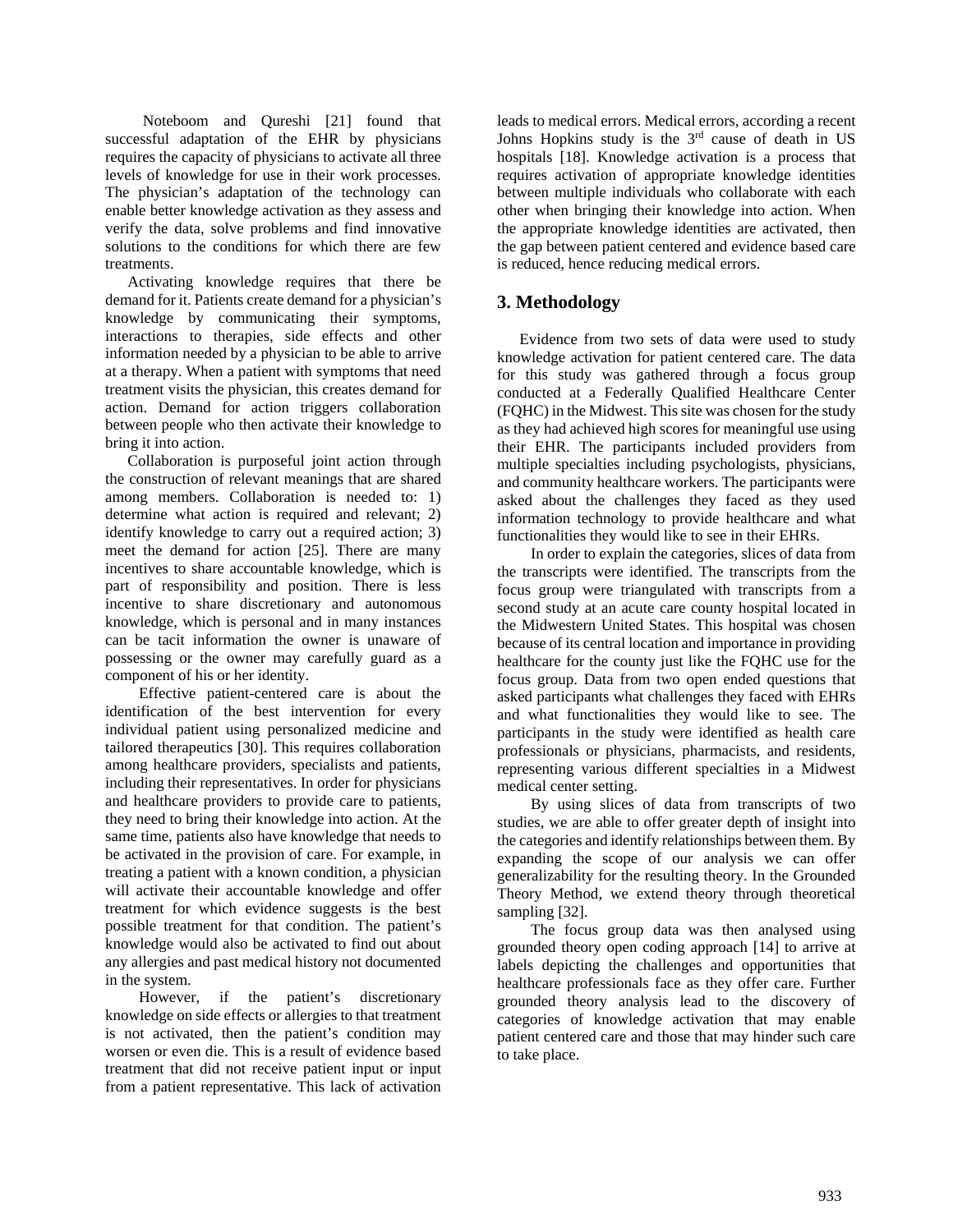### **4. Results**

We used the 68 open ended responses to two questions relating to the physicians' experiences with information technology in their provision of healthcare. In particular, their experiences related to their use of Electronic Health Records for the provision of evidence based care. Based on the knowledge activation framework described above, transcripts for each of the knowledge activation concepts as physicians use EHRs to provide care were selected. The physicians' responses are denoted with a "P". Their responses relate to the use of the EPIC system.

In addition to the responses from the survey, transcripts from the focus group session were used to identify knowledge activation issues and opportunities as specialists use EHRs to provide care. These responses from other specialties from the focus group are denoted with an "O". The responses of the other specialists relate to their use of the NextGen system. Both sets of transcripts are illustrated below under the concept that they represent.

#### **4.1 Activation of Accountable Knowledge**

In order to respond to demands for action for healthcare provision, accountable knowledge is the primary knowledge identity to be activated. Accountable knowledge is an integral part of a person's professional identity and is often formed through many years of education, training and is illustrated through certifications and degrees. Physicians and specialists draw upon on their accountable knowledge to be able to collaborate with each other in offering healthcare. The EHRs are supposed to assist in the provision of healthcare by offering a means through which the healthcare providers can share data to arrive better outcomes. The following transcripts illustrate the ways in which accountable knowledge is activated using the system:

*P:"Having physician notes and labs readily available to see if patient is improving or not improving. Sometimes, therefore, these physician notes take a while to load. Seeing their home medications."* 

*P:"Data widely available to health care givers responsible for patient care. Labs are available without having to hunt down a chart."* 

*P:"Being able to quickly access information on a Pt's chart as it becomes available without having to be directly on the medical unit."* 

*O:"*..*data you'll get our information, MRI, labs, and all that. We can make a connection, that's where the manual billing caps become very handy. In that you can use time. I spend about two to five minutes reviewing data and then justify what I did."* 

*O:" Multiple charts easier to read on the computer, with EMR everything is there. Vitals, demographics, history. With little time, it's easier to do homework first, see patient, then return to do data entry."* 

The above transcripts suggest that the system is useful in the activation of accountable knowledge. At the same time, the responses indicate that physicians' activation of accountable knowledge for the provision of evidence based care was limited by the functionality of the electronic health record technology.

#### **4.2 Discretionary and Autonomous Knowledge**

Provision of patient-centered care involves the activation of discretionary and autonomous knowledge. Activation of discretionary knowledge is needed for a physician to be able to communicate with patients in order to understand their healthcare needs. Activation of autonomous knowledge involves the use of personal experiences and relationships to be able to work with patients and other providers in a manner that addresses patient needs. The transcripts below illustrate that the system imposes a structure on the healthcare provision process which restricts the activation of discretionary and autonomous knowledge identities of patients and the specialties involved in their care.

*P:"Over documentation due to amount of documenting "radio" or click options."* 

*P: "Falsification of information - the templates given in the EHR system are unrealistic and require way too much time to actually ask all of the questions listed, therefore I think physicians will "assume" several of the questions on behalf of their patient, when in reality these questions have gone unasked."* 

*P:"Errors in order entry. "Downtime" when system not available with no alternative for information retrieval. Reduction of clinical information entry from informative text to non-informative and difficult to synthesize checkboxes."* 

*O:" from the medical standpoint it's not really standardized. You have a complex that you can form but you still have no way to free text anything you want."* 

*O:" using technology occasion when it's not user friendly, from the perspective of there's nothing natural about it. There's no real logical flow .. it looks like an IT person put it together."*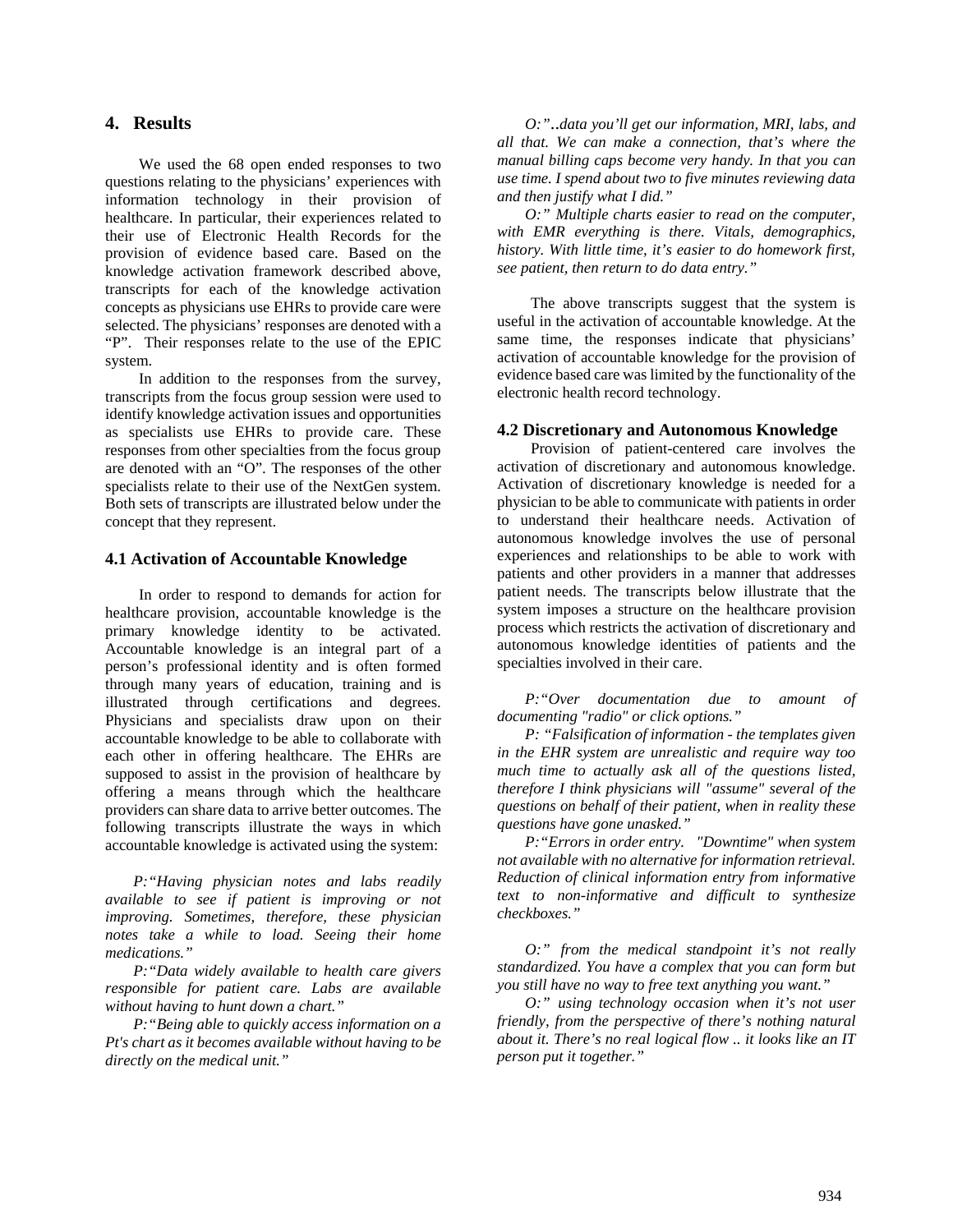The above comments state that entering data in the system causes errors in the care of patients and takes away from valuable time needed to communicate with patients. This inhibits the activation of discretionary knowledge which takes place when patients and their providers are able to communicate with each other unencumbered by the technology. It is also clear from the above that there is no activation of autonomous knowledge through the system.

#### **4.3 Collaboration**

The process of creating relevant meanings that are shared among different members, involves collaboration. This involves purposeful joint action among the different healthcare providers. The following transcripts illustrate was in which the system enables collaboration among the different members of a healthcare team.

*P:"Multiple providers can look at same chart at the same time. Order sets, if developed correctly, can be very efficient."* 

*P:"More than one personnel can look at a patient info at the same time."* 

*P:"I believe interfacing with pharmacies will be a huge benefit and will reduce med errors."* 

*O:" Need to free text pertinent information but it doesn't get counted by the by the system. It almost forces you to go to the template and to answer those questions because otherwise you get dinged. I mean your efforts are not really seen."* 

*O:" [Using Scribes].. is excellent. It works in the ER because it literally increases our productivity by anywhere from one half to one full patient per hour."* 

While they may be useful in sharing data, the EHRs restrict collaboration between patients and their care providers because they force data entry. Even after data has been entered it is not a guarantee that the data will get used as part of the treatment process. The data entry requirements for being part of a treatment process, require healthcare providers to work together outside the system.

#### **4.4 Demand for Action**

When using the system to provide care, the different healthcare providers need to be able to understand what is needed from them. Demand for action is about knowing what needs to be done and activating the appropriate knowledge identities. When asked how the healthcare providers would like to use the technology to be able to offer healthcare, they offered the following transcripts that illustrated demand for action:

*P:"..immediate access to a patient's record by multiple members of the healthcare team; if pharmacy has a question regarding an order it is helpful that the nurse or physician can be looking at the same data where ever they might be - this can help speed up the process of clarifying questions related to med orders."* 

*P:"Overall organization and ability to locate information quickly."* 

*O:" it would be nice if the system automatically link into the provider database to let us know if a patient is abusing medication. Or at least if there is a potential pattern."* 

*O: "History, test results, information out there, research paper on their particular condition. So search for data but then data gets there on its own perhaps."* 

*O: "Search function in a specific file. To be able to pull out anything where you could even tag sessions like you tag a picture."* 

The responses indicate that the availability of and access to labs and x-rays, drug interactions, flowsheet type reports and patient data from multiple locations was very valuable for the physicians. The use of technology to collaborate with other providers and respond to questions (demand for action) enables physicians to activate their accountable knowledge.

However, demand for action also requires the use of discretionary and accountable knowledge which need to be activated. Demand for action does not always lead to the activation of the appropriate knowledge identity, especially when that knowledge identity belongs to pharmacists who use a different part of the system. An outcome for demand for action is in prescription. The use of Electronic Health Records for prescriptions is very difficult as illustrated below:

*P:"Approximately 20% of drug orders require manipulation, time changes, allergy inquiry, order change, comments don't match the order, duplication removal, therapeutic inquiry by the pharmacist, and many other issues before the order is completed."* 

*P: "Often wrong information leads to incorrect meds"* 

*P:"The data is only as good as the people who enter it - for example heights and weights are frequently incorrect, this in turn messes up some fields that pull that data through into calculations of doses or creatinine clearance, etc. This could lead to potential med errors if the pharmacy staff would not happen to catch the error."*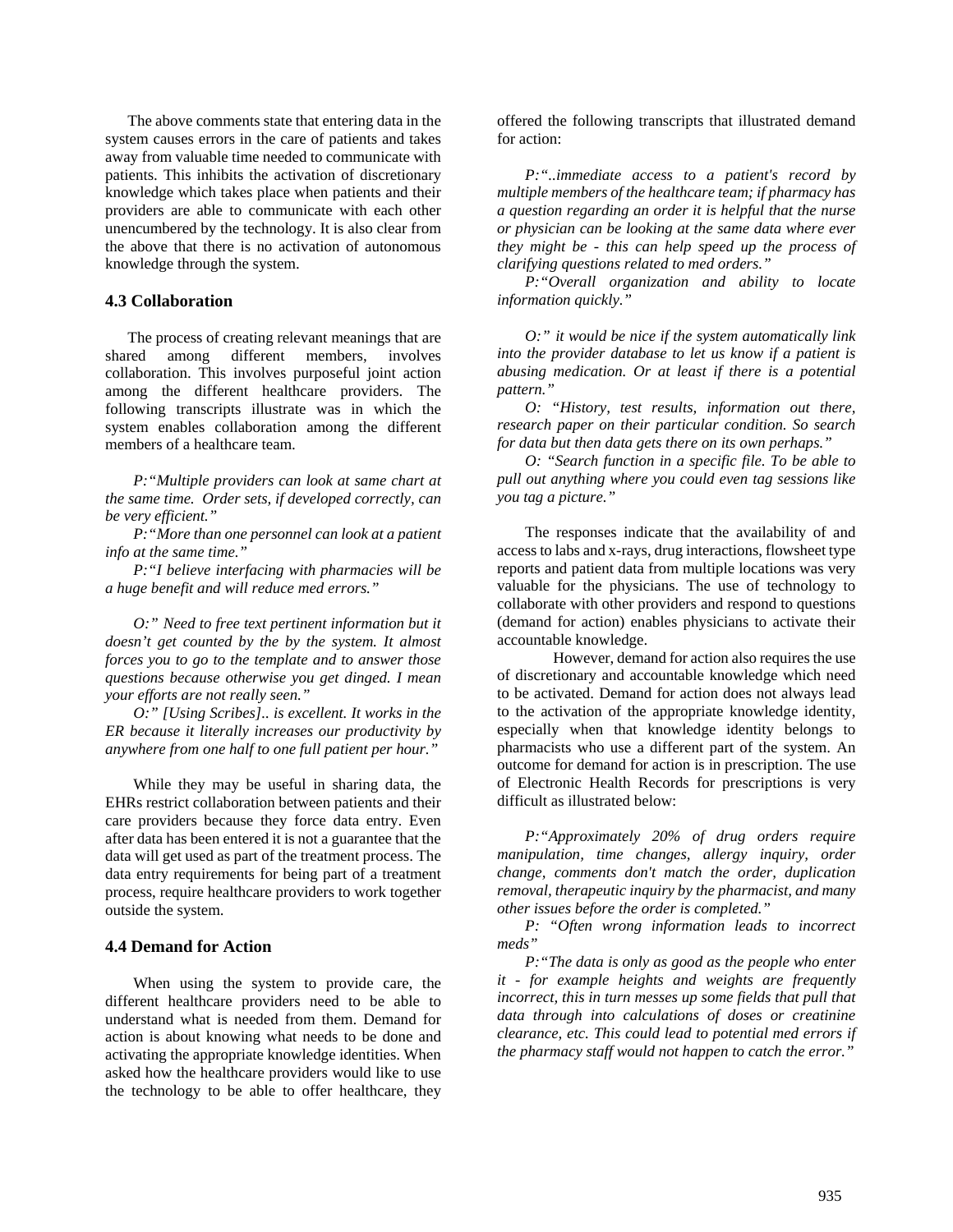The above transcripts illustrate yet another cause of medical errors due to unsupported activation by the system.

#### **4.5 Diagnosis**

One of the most important tasks in healthcare provision is diagnosis. The diagnosis and treatment processes involve activating accountable knowledge of the physician and the sharing of a patient's discretionary and autonomous knowledge in the diagnosis and treatment processes. The following transcripts illustrate the role of the system supporting diagnosis.

*P:"Any mistake, for instance diagnosis or other information, stays in the system forever."* 

*P:"The notes generated are difficult to read later - especially by someone unfamiliar with the format."* 

*P:"The record produced is often uninformative and unreadable (not illegible). The note produced by the EHR is wooden, has no flow and more closely resembles a ledger rather than a medical document. The only way to be able to document in a timely fashion is to prepopulate templates with information that may or may not be accurate. Most of the notes for a specific diagnosis produced by the EHR are similar if not identical to each other. "* 

*P:"System templates cause inaccurate notes. They are slowing ability to see patients and interfering with doctor patient relationship"* 

*P:"Efficiency, data entry is time consuming… documentation takes away from direct patient care.* 

*P:"Time spent by providers attending the computer but not patients."* 

*P:"[The system takes]Time away from hands on care"* 

*O:" also for behavioral health, there's times when HR systems want you to ask questions in a certain way and you can't go to the next question until you answer the first question. But sometimes the way that those questions are placed, it's wrong in terms of how you are asked."* 

*O:" You have got to go to page six, put your diagnosis in the go back to page one because then you have all these reminders that come up"* 

Even though the electronic health records are intended to make it easier for physicians to accurately diagnose patients, the above comments suggest that in reality the opposite is the case. Over documentation, inaccuracies in the information entered and lack of inter-operability between the data in the system mean that physicians are unable to fully use their existing information systems to diagnose patients.

#### **4.6 Evaluation of Treatment options**

An important component of patient centered care is for physicians to be able to search and evaluate treatment options with the patient. The following transcripts offer insight into the extent to which the system enables this process.

 *P:"Searching for any particular lab in the part is not possible, unless you back in time. You see unwanted lab results also. Improving Searching to enable looking for one particular lab or medicine will be good. Can you install search for any particular event?"* 

*P: "Finding information is not always the easiest to get to. Does not seem to be consistent with how the drop down menu is organized. Alphabetical order would be great and also a menu/flow chart as to what data each section entails."* 

*O:" using the EMR, we don't have a way to see all the information of the patient from another facility."* 

*O: "Search function in a specific file. To be able to pull out anything where you could even tag sessions like you tag a picture. Like to be able to pull information."* 

As illustrated in the above transcripts, this is a collaborative process that is not well supported by the system.

#### **4.8 Implementation of Treatment**

Implementing treatments requires multiple knowledge identities of different healthcare providers. The following transcripts illustrate how the system is used to implement treatments:

*P:"…dictating physician plan of treatment and workup of patients with pre-set algorithms…[leads to] decreasing efficiency and interferes with timely patient care."* 

*O:" another limitation is in the medication line..we discover that the patient's interaction with the medicine or whatever it is that we want to cancel that script. Although we did cancel it in our computer it doesn't cancel at the pharmacy…. you have to stop what you're doing, pick up the phone, wait for a pharmacist to get on the phone and then tell them know that you want to cancel that script."* 

*O:" a clinical person does not want to spend five minutes looking for one test.. Because that's five minutes that we could have been discussing with a patient"*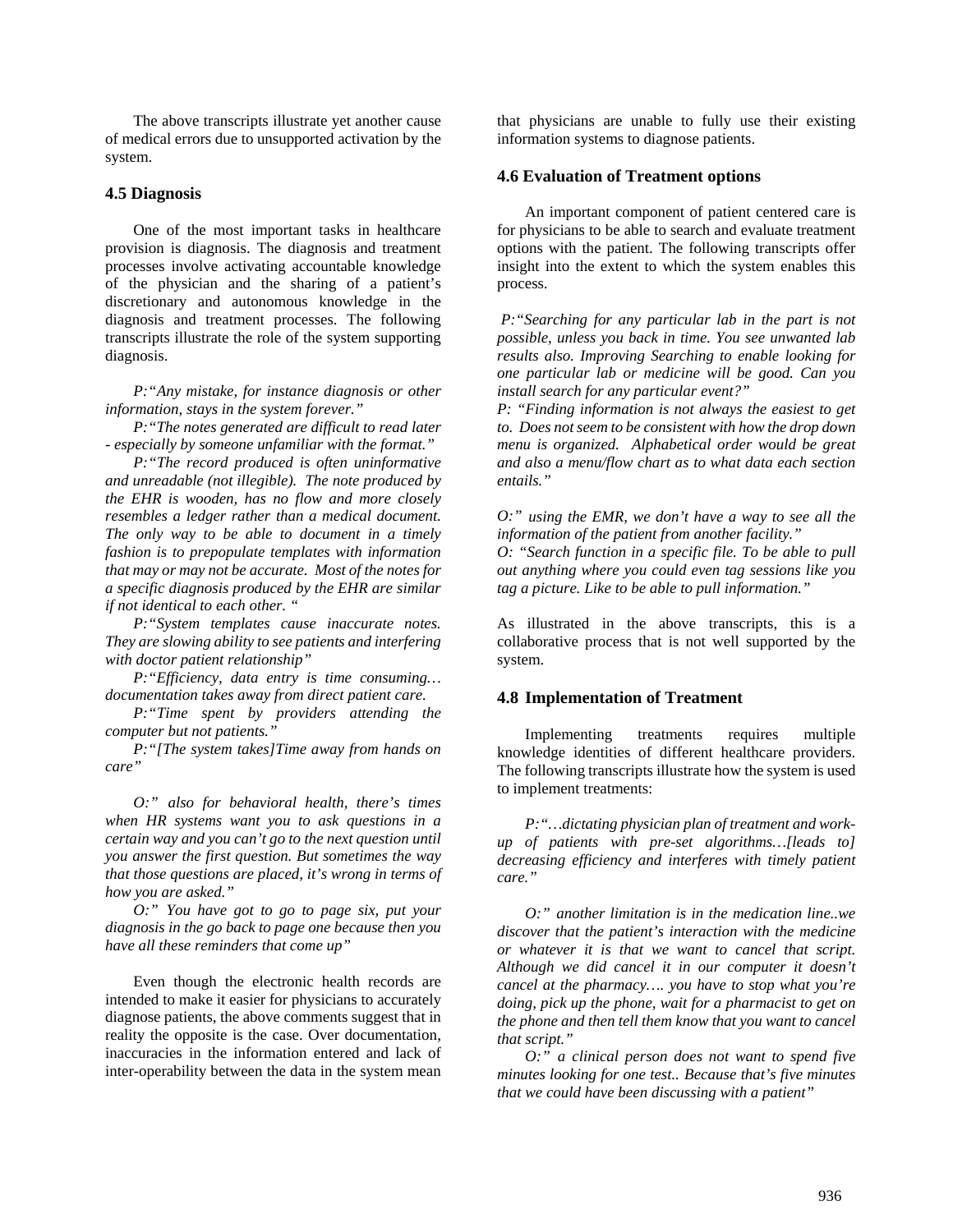*O: "A lot of it is data driven because if you don't do your reminders then you're not doing what you're supposed to do! So according to whoever collected the data"* 

*O:" Treatment needs to be completed for insurance and the questions are sensitive, with technology its hard to manage being there for the patient and use the technology at the same time."* 

As illustrated in the above transcripts the role of the system is primarily for billing purposes and justification of these options. According to the transcripts, the healthcare providers consider this to be a limitation in the provision of effective patient centered care.

#### **4.9 Assessment and Follow-up**

A different form of collaboration takes place at this stage. When healthcare providers need to followup with patients, information is needed from the system, other providers and patients to be able to assess outcomes. The use of EHRs for this process is illustrated below:

*P:"I am less efficient as compared to dictating and writing orders. Unless you access to EHR, it is no more efficient than a paper chart (clinic to hospital and hospital to clinic integration).* 

*P:"Allows all users to quickly enter prespecified/template notes, which in turn results in in very little pertinent history and data in progress notes leading to little detail for visits."* 

*O:" if a patient goes to a correction and was discharged, and was supposed to follow up say a week.. Comes to you and we don't have a way we can go to computer access their information from that. That is the biggest drawback in the computer right now."* 

While the system is supposed to track healthcare outcomes, the above transcripts illustrate

#### **5. Analysis**

In this section the analysis of the transcripts from the focus group sessions is reported. All the transcripts of the focus group session were labelled using grounded theory open coding. This processes helped us identify labels for categories of challenges identified above. A total of 100 labels were discovered. These were then grouped to the categories identified during the triangulation phase. These are illustrated as follows:

| Category          | <b>Sample Labels identified</b>            | F(x) |
|-------------------|--------------------------------------------|------|
| Activation<br>of  | Forces Mandate With Required               | 10   |
| Accountable       | Entry, Free Text Hard Retrieve Use         |      |
| Knowledge         | Free Text Difficult Forces Manual          |      |
|                   | Billing, Time Required Review Text         |      |
|                   | Justifies Dr Effort,<br>Text<br><b>Not</b> |      |
|                   | Physician Centric                          |      |
| Collaboration     | ER Justifies Scribe Limitless Supply       | 9    |
|                   | Need<br>Patients,<br>Integration           |      |
|                   | Communicate<br>with<br>Other               |      |
|                   | Organizations,<br>Agreement                |      |
|                   | Communication<br>Challenge,                |      |
|                   | specialties<br>collaboration<br>between    |      |
|                   | difficult                                  |      |
| Restriction to    | Technology Requirements<br>Not             | 26   |
| Activation of     | Natural Work, No Logical Flow,             |      |
| Discretionary     | Developed by IT Machine Centric,           |      |
| Knowledge         | Machine Over Man, Not Intuitive To         |      |
|                   | <b>Support Work, Technology Distracts</b>  |      |
|                   | Natural Flow Thought, Irrelevant           |      |
|                   | <b>Slows</b><br>Everything<br>Down<br>Dr.  |      |
|                   | Reliability Issue, Computer Before         |      |
|                   | Patient Interaction, Forced Question       |      |
|                   | Sequence Wrong Order Thought               |      |
| for<br>Demand     | Need Search Retrieve, Would Like           | 27   |
| Action            | Voice Recognition, Wants Auto Tag          |      |
|                   | Abnormal<br>Of<br>Results.<br>Wants        |      |
|                   | Automatic Analysis, Clinical Alerts        |      |
|                   | There Now, Want Therapist Session          |      |
|                   | Voice Capture,<br>Need Training            |      |
|                   | Understand And Utilize,<br>Back            |      |
|                   | <b>Basics Want Reliability Integration</b> |      |
| Diagnosis         | IT Data Quality Mismatch Quality           | 7    |
|                   | Patient Care, Technology Forces            |      |
|                   | Approach, System<br>Data<br>Driven         |      |
|                   | <b>Detracts From Patient Assessment</b>    |      |
| Search<br>and     | <b>Clinician Required Search 5Minutes</b>  | 5    |
| Evaluation<br>of  | Find<br>Orderable,<br>Physician            |      |
| Treatment         | Reminders Force Complete Data              |      |
| options           | When Not Necessary for Patient Or          |      |
|                   | Care                                       |      |
| Implementation    | Inconsistent<br>Data<br>Entry<br>Time      | 10   |
| of Treatment      | Perception<br>Results<br>Poor              |      |
|                   | Communication, Pharmacy Biggest            |      |
|                   | Communication<br>Integration               |      |
|                   | Challenge, EMR Does not Integrate          |      |
|                   | Across Facilities , Patient Picture Not    |      |
|                   | Complete Due Lack Integration              |      |
| Assessment<br>and | System Work Flow mismatch, No              | 6    |
| Follow-up         | access to patient information at           |      |
|                   | follow-up, IT Systems Compliant?           |      |
|                   | <b>Total</b>                               | 100  |

The majority of the labels related to demands for action (27), particularly for better functionality in a health information system. The second largest number of labels pertained to restrictions to the activation of discretionary knowledge (26). This suggests that while accountable knowledge (10) is important for the provision of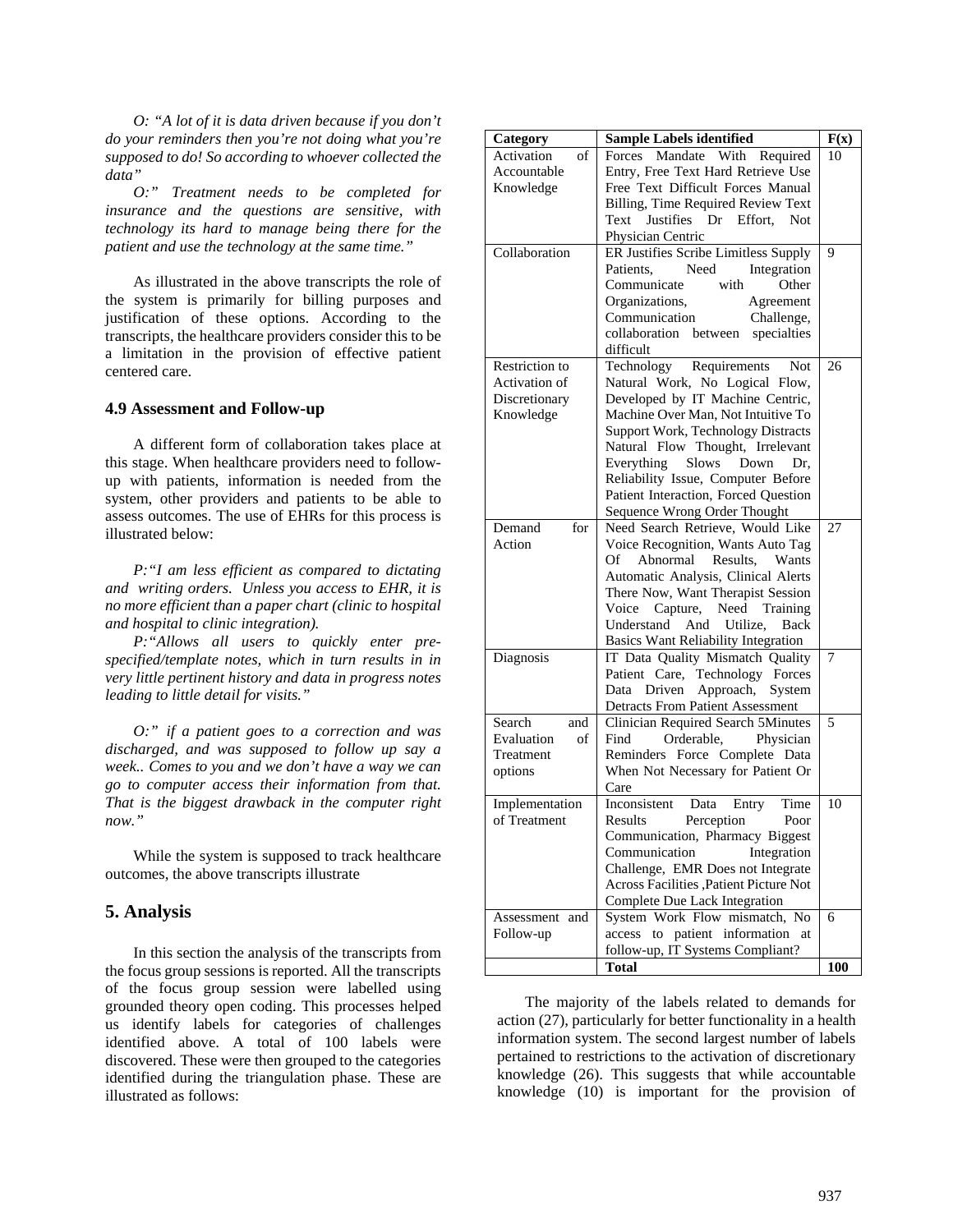healthcare, the need to activate discretionary knowledge is also very important. We did not find any labels pertaining to the activation of autonomous knowledge.

As can be seen from the above label frequencies, collaboration is limited to 9 labels, diagnosis was found only 7 times, search and evaluation of treatment options only 5 times, implementation of treatment 10 times and assessment and follow-up 6 times. It appears that the majority of activities that require patient centered care takes place outside of the system. It appears that the design of the system would have to include additional functionalities to activate discretionary and autonomous knowledge, if it is to support patient centered care.

#### **6. Contributions to Theory and Practice**

This paper makes a contribution to the theory of knowledge activation by offering concepts that relate to the use of HIT in the provision of patient centered care. We use grounded theory analysis to discover conceptual categories of knowledge activation through the processes of diagnosis, search and evaluation of treatment options, implementation of treatment, and the assessment and follow-up with the patient. Through a grounded theory analysis of focus group sessions, we discover the knowledge activation processes that take place and those that are hindered. We uncover the dichotomy between patient centered care and evidence based care as it relates to the activation of knowledge.

While the healthcare provision process is very collaborative, the results of this research have shown that the EHRs tend to limit the activation of discretionary and autonomous knowledge identities. This is because the EHRs limits the extent to which purposeful joint action can take place. Discretionary and autonomous knowledge identities need to be activated for patient centered care. The EHRs support the activation of accountable knowledge. Accountable knowledge is used in evidence based care.

This study contributes to practice by identifying the knowledge activation processes that may help overcome the divide between patient and evidence based care and by identifying the struggle between evidence based care and patient centered care. The finding that EHRs may be a detriment to the activation of discretionary and autonomous knowledge which does not fit into any of the pre-defined fields of EHRs is a significant contribution to the field of HIT and warrants further research.

#### **7. Conclusions and Future Research**

This paper has investigated the physician - patient divide that is currently being widened due to a dichotomy between evidence based care and patient centered care. Following an analysis of physician interviews regarding their use of electronic health records, opportunities for bridging the physician patient divide, we found that the EHR is actually a detriment to the activation of knowledge, in particular, discretionary and autonomous knowledge which does not fit into any of the pre-defined fields of the system. These are the most important processes that need to be supported to bridge the HIT divide.

The limitations of this research are many. Further research will have to be conducted work is need to refine and clarify the gap between patient centered and evidence based care. The analysis can be strengthened with additional data to show how this research contributes to existing knowledge management theories. This would enable discovery of key drivers currently in the healthcare domain and develop a more robust theoretical lens to guide this line of inquiry.

### **8. References**

- [1] Agarwal, R., Gao, G., and DesRoches, C. (2010), "Research Commentary: The Digital Transformation of Healthcare: Current Status and the Road Ahead". Information Systems Research 21(4), pp. 796–809
- [2] Anderson, J. & Aydin, C. (1997). Evaluating the impact of health care information systems. International Journal Technical Assessment in Healthcare, 13(2), 380-393.
- [3] Anderson, J. (1997). Clearing the way for physicians' use of clinical information systems. Communications of the ACM, 40(8), 83-90.
- [4] Ash, J. S. (1997). "Factors affecting the diffusion of the computer-based patient record." Journal of the American Medical Informatics Association Supplement, AMIA Proceedings, 682–686.
- [5] Barry, M. J., & Edgman-Levitan, S. (2012). Shared decision making—the pinnacle of patient-centered care. New England Journal of Medicine, 366(9), 780-781.
- [6] Bensing, J. (2000). Bridging the gap.: The separate worlds of evidence-based medicine and patient-centered medicine. Patient education and counseling, 39(1), 17-25.
- [7] Blumenthal, D. and M. Tavenner (2010), "The 'Meaningful Use' Regulation for Electronic Health Records" The New England Journal of Medicine. 363(6), pp501-504.
- [8] Cleveringa, F. G., Gorter, K. J., van den Donk, M., van Gijsel, J., & Rutten, G. E. (2013). Computerized decision support systems in primary care for type 2 diabetes patients only improve patients' outcomes when combined with feedback on performance and case management: a systematic review. Diabetes technology & therapeutics, 15(2), 180-192.